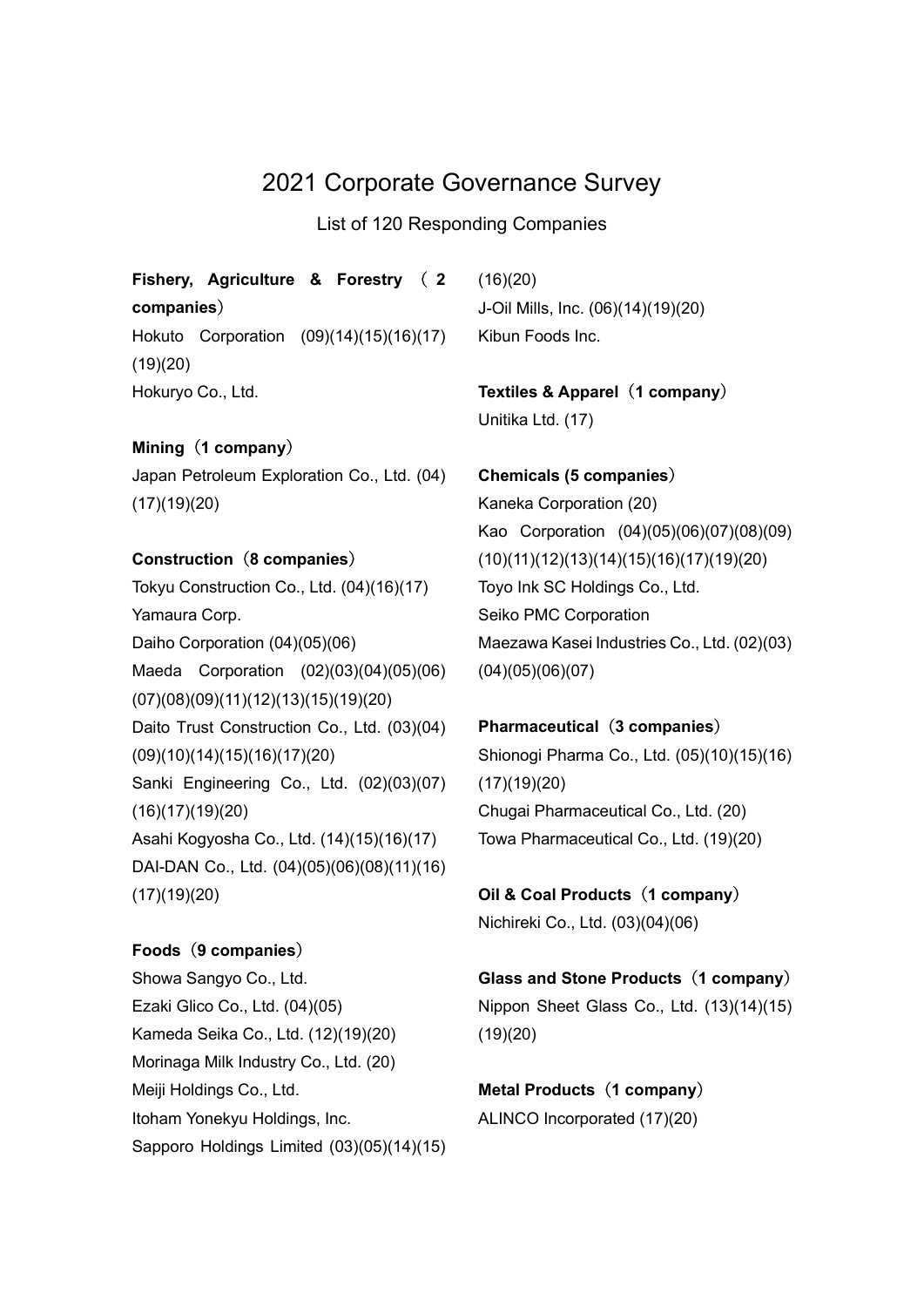### Machinery (8 companies)

Oiles Corporation (19)(20) SINTOKOGIO, LTD. (04)(06)(08)(09)(10) (11)(12)(14) Sakai Heavy Industries, Ltd. Ebara Corporation (04)(05)(19)(20) FUJITEC Co., Ltd. (04)(10)(11)(19) SANKYO Co., Ltd. (20) NSK Ltd. (03)(07)(08)(12)(13)(14)(15)(16)  $(17)(19)$ KITZ Corporation (03)(04)(05)(06)(07)(08) (09)(11)(15)(17)(19)(20)

## Electric Appliances (14 companies)

IBIDEN Co., Ltd. (04)(07)(15)(16)(19)(20) Konica Minolta Japan, Inc. (02)(03)(04)(05) (06)(07)(08)(09)(10)(11)(12)(13)(14)(15) (16)(17)(19)(20) Toshiba Corporation (04)(05)(06)(07)(08) (09)(10)(11)(12)(13)(14) Meidensha Corporation (19)(20) JVCKENWOOD Corporation (19)(20) Mimaki Engineering Co., Ltd. (17) Omron Corporation (02)(03)(04)(05)(06) (07)(08)(09)(10)(12)(13)(14)(15)(16)(17) (19)(20) Sony Group Corporation (04)(05)(06)(07) (08)(09)(10)(11)(12)(13)(14)(15)(16)(17) (19)(20) Honda Tsushin Kogyo Co., Ltd. (19)(20) Yokogawa Electric Corporation (04)(05)(06) (07)(08)(09)(11)(12)(13)(14)(15)(17)(19) Nihon Kohden Corporation (17)(19)(20) Advantest Corporation (06)(07)(08)(09)(10) (11)(12)(13)(14)(15)(16)(17)(19)(20) ROHM Co., Ltd. (02)(04)(05)(06)(07)(08) (09)(10)(11)(12)(13)(14)(15)(16)(17)(19) (20) Tokyo Electron Ltd. (02)(04)(05)(06)(08) (09)(11)(12)(13)(14)(15)(16)(17)(19)(20)

Transportation Equipment (4 companies) Isuzu Motors Limited (03) AISIN Corporation (05)(06) Imasen Electric Industrial Co., Ltd. (04)(05) (06)(07)(08)(09)(10)(12)(20) Yorozu Corporation (04)(05)(07)(15)(16)  $(17)(19)$ 

## Precision Instruments (2 companies)

Terumo Corporation (03)(04)(05)(06)(07) (08)(09)(10)(11)(12)(13)(14)(15)(16)(17) (19)(20) Nagano Keiki Co., Ltd. (20)

## Other Products (5 companies)

Nakamoto Packs Co., Ltd. (20) Hagihara Industries, Inc. Toppan Printing Co., Ltd. (02)(03)(04)(05) (06)(07)(08)(09)(10)(11)(12)(13)(14)(15) (16)(17)(19)(20) Yamaha Corporation (02)(04)(05)(07)(09)  $(10)(11)(13)(14)$ Nakabayashi Co., Ltd. (08)(09)(10)(11)(17) (19)(20)

#### Electric Power & Gas (1 company)

The Kansai Electric Power Co., Inc. (05) (06)(07)(08)(20)

Marine Transportation (2 companies) Nippon Yusen Kabushiki Kaisha (04)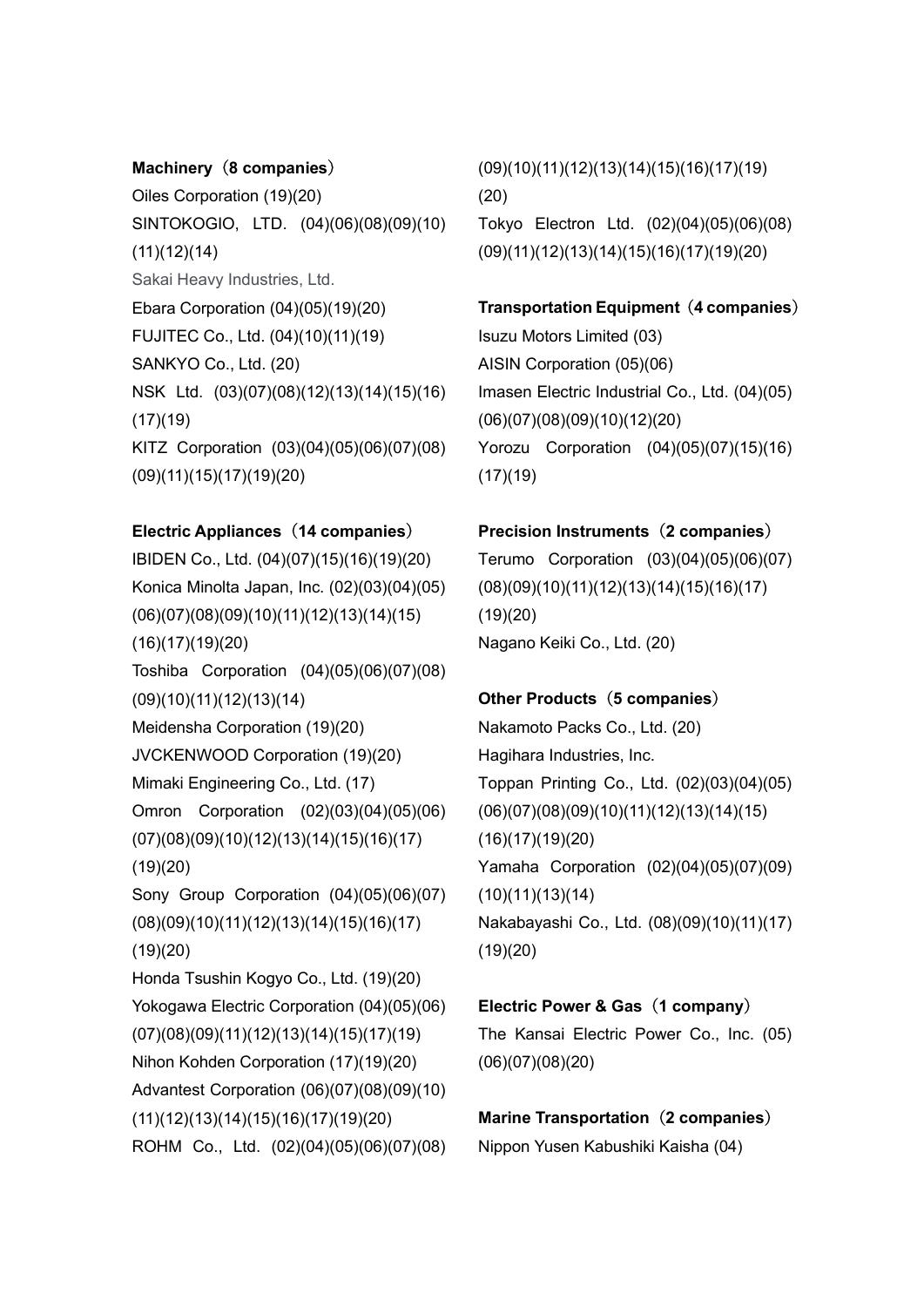Mitsui O.S.K. Lines, Ltd. (02)(04)(05)(06) (07)(08)

Air Transportation (1 company)

ANA Holdings Inc. (05)(06)(07)(08)(17)(19) (20)

# Warehousing and Harbor Transportation (3 companies)

The Shibusawa Warehouse Co., Ltd. Chuo Warehouse Co., Ltd. Utoc Corporation (02)(03)(04)(05)(13)(19) (20)

# Information and Communication ( 11 companies)

JNS Holdings Inc. MEDIA DO Co., Ltd. (20) T-Gaia Corporation (19)(20) System Research Co., Ltd. PROTO Corporation HIMACS, Ltd. Information Services International-Dentsu, Ltd. (07)(12)(13)(14)(15)(16) Intelligent Wave Inc. (19)(20) Asahi Broadcasting Group Holdings **Corporation** TOHO CO., LTD. (20) Computer Engineering & Consulting Ltd.

(02)(04)(07)(08)(20)

# Wholesale Trade (5 companies)

TACHIBANA ELETECH Co., Ltd. (05)(06) (08)(09)(16)(17)(19)(20) Yamashita Health Care Holdings, Inc. (19)(20)

Senshu Electric Co., Ltd. (17)(19)(20) Autobacs Seven Co., Ltd. (03)(05)(10)(11) (12)(14)(15)(16)(17) Totech Corporation

# Retail Trade (14 companies)

ASKUL Corporation (15)(17)(20) Hiramatsu Inc. (16)(17)(19) DD Holdings Co., Ltd. J. FRONT RETAILING Co., Ltd. (09)(15) (16)(17)(19)(20) Skylark Holdings Co., Ltd. United Super Markets Holdings Inc. (19)(20) Nihon Chouzai Co., Ltd. (17)(19) Seven & i Holdings Co., Ltd. (07)(08)(09) (10)(11)(12)(13)(19)(20) Baroque Japan Limited Albis Co., Ltd. SHIMAMURA Co., Ltd. (02)(05) H2O Retailing Corporation (07)(08)(09)(20) AIGAN CO., LTD. (12)(17)(19)(20) Fujikyu Corporation (14)(15)(16)(17)(19)

# Banks(2 companies)

Resona Holdings, Inc. (03)(04)(05)(06)(07) (08)(09)(10)(11)(12)(13)(14)(15)(16)(17) (19)(20) Kita-Nippon Bank, Ltd.

# Securities and Commodity Futures (3 companies)

Tokai Tokyo Financial Holdings, Inc. Ichiyoshi Securities Co., Ltd. (09)(10)(11) (12)(13)(14)(15)(16)(17)(19)(20) Matsui Securities Co., Ltd. (03)(04)(05)(06) (09)